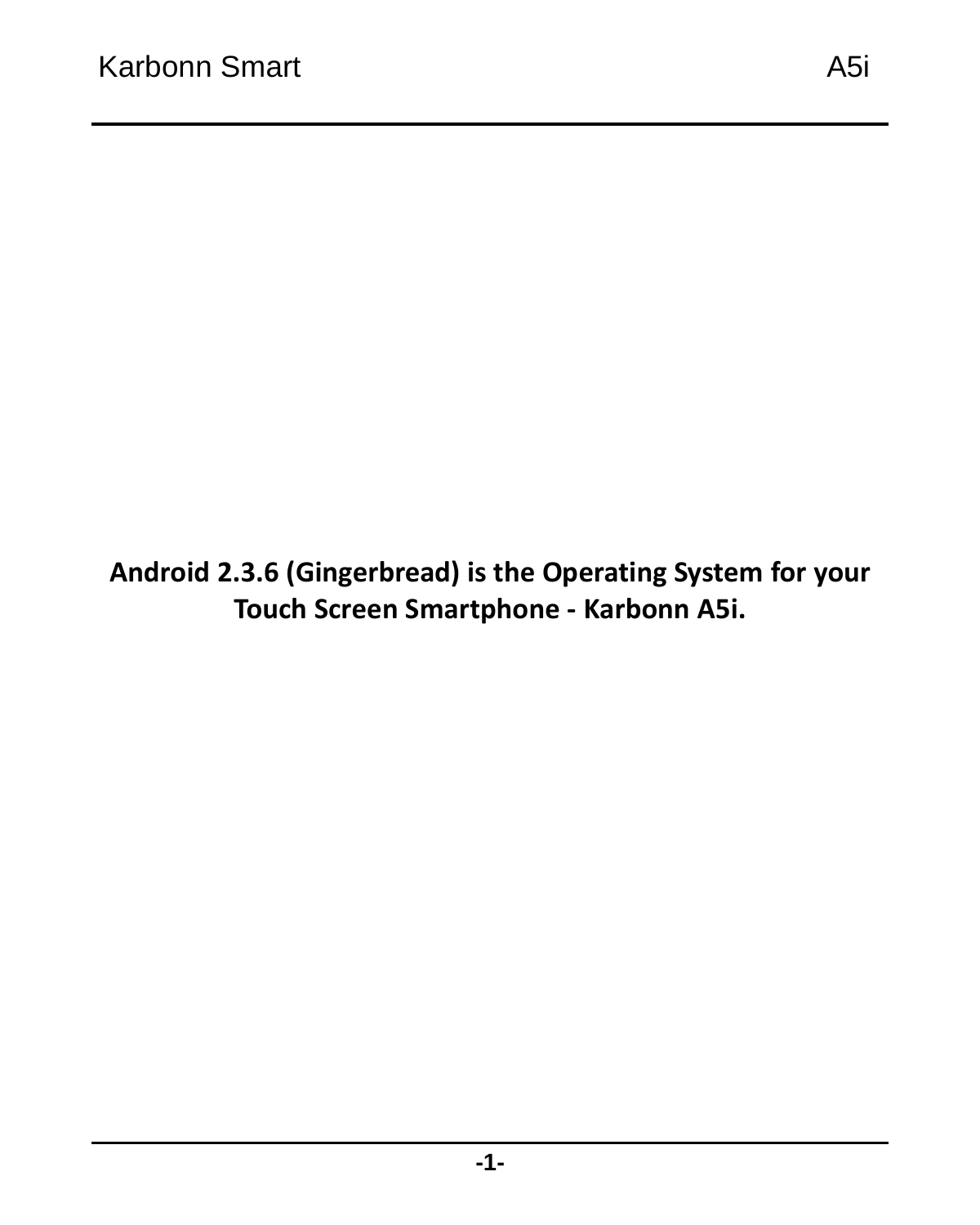#### **INTRODUCTION**

Thank you for choosing Karbonn A5i, Dual SIM Android smart phone. This smartphone is running on Android OS, v2.3.6 (Gingerbread) with 1GHz Powerful Processor. If you'd like your phone to live a long and fruitful life, please read this guide carefully and keep it for future reference. You never know when you might need it.

And don't worry if the pictures we use to demonstrate your phone's functions look a little different from what you see on its screen. It's the functions that matters.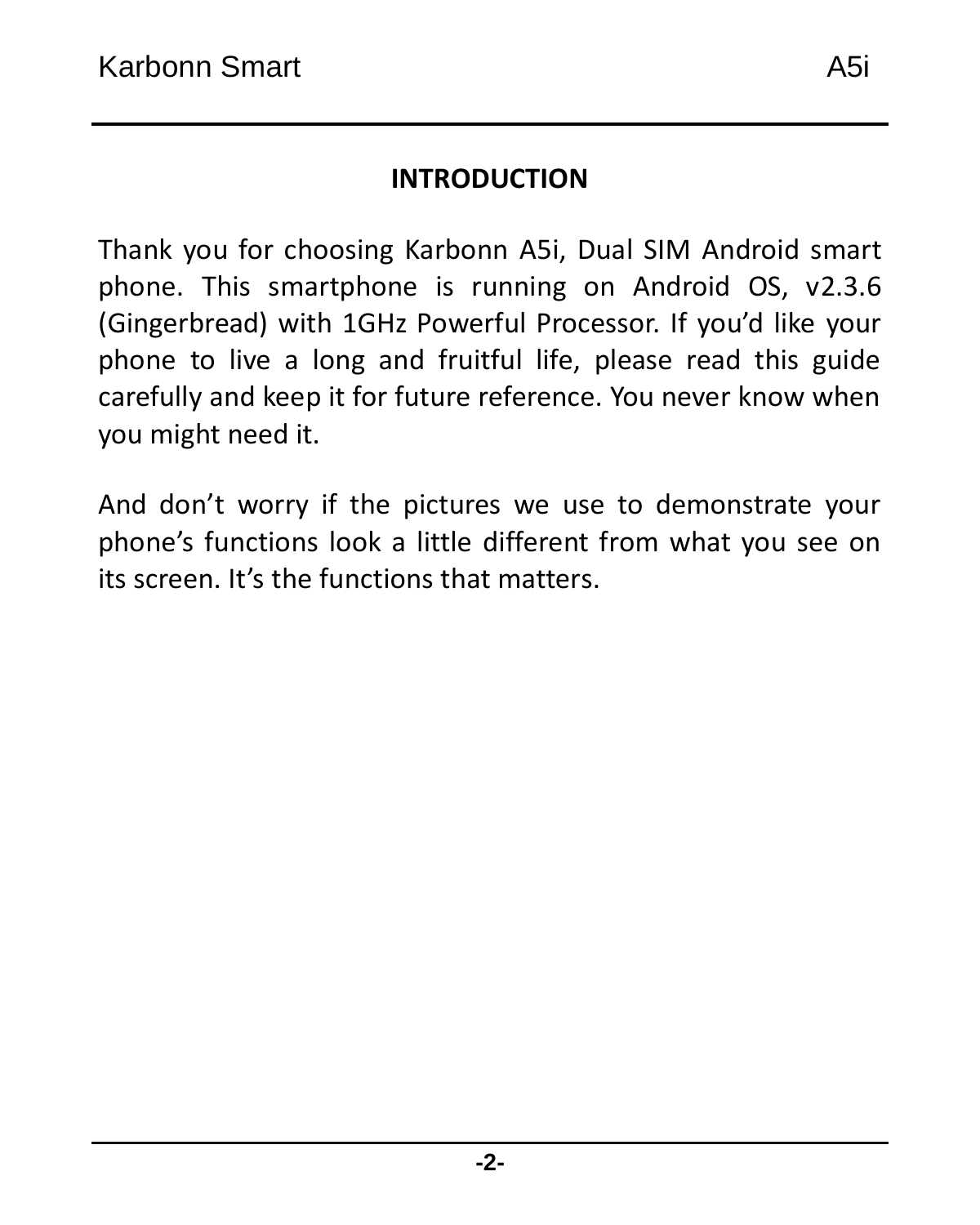### **Table of Contents**

| 1              |      |                                         |  |
|----------------|------|-----------------------------------------|--|
|                | 1.1  |                                         |  |
|                | 1.2  |                                         |  |
| $\overline{2}$ |      |                                         |  |
|                | 2.1  |                                         |  |
|                | 2.2  |                                         |  |
|                | 2.3  | Inserting & Removing the battery<br>100 |  |
|                | 2.4  |                                         |  |
|                | 2.5  | Power ON/OFF<br>122                     |  |
|                | 2.6  |                                         |  |
|                | 2.7  | Enter sub menu<br>133                   |  |
|                | 2.8  | Use notification panel<br>133           |  |
|                | 2.9  |                                         |  |
|                | 2.10 |                                         |  |
|                | 2.11 | Move icons on the main interface<br>144 |  |
|                | 2.12 |                                         |  |
|                | 2.13 |                                         |  |
|                | 2.14 | Install APK through file manager<br>155 |  |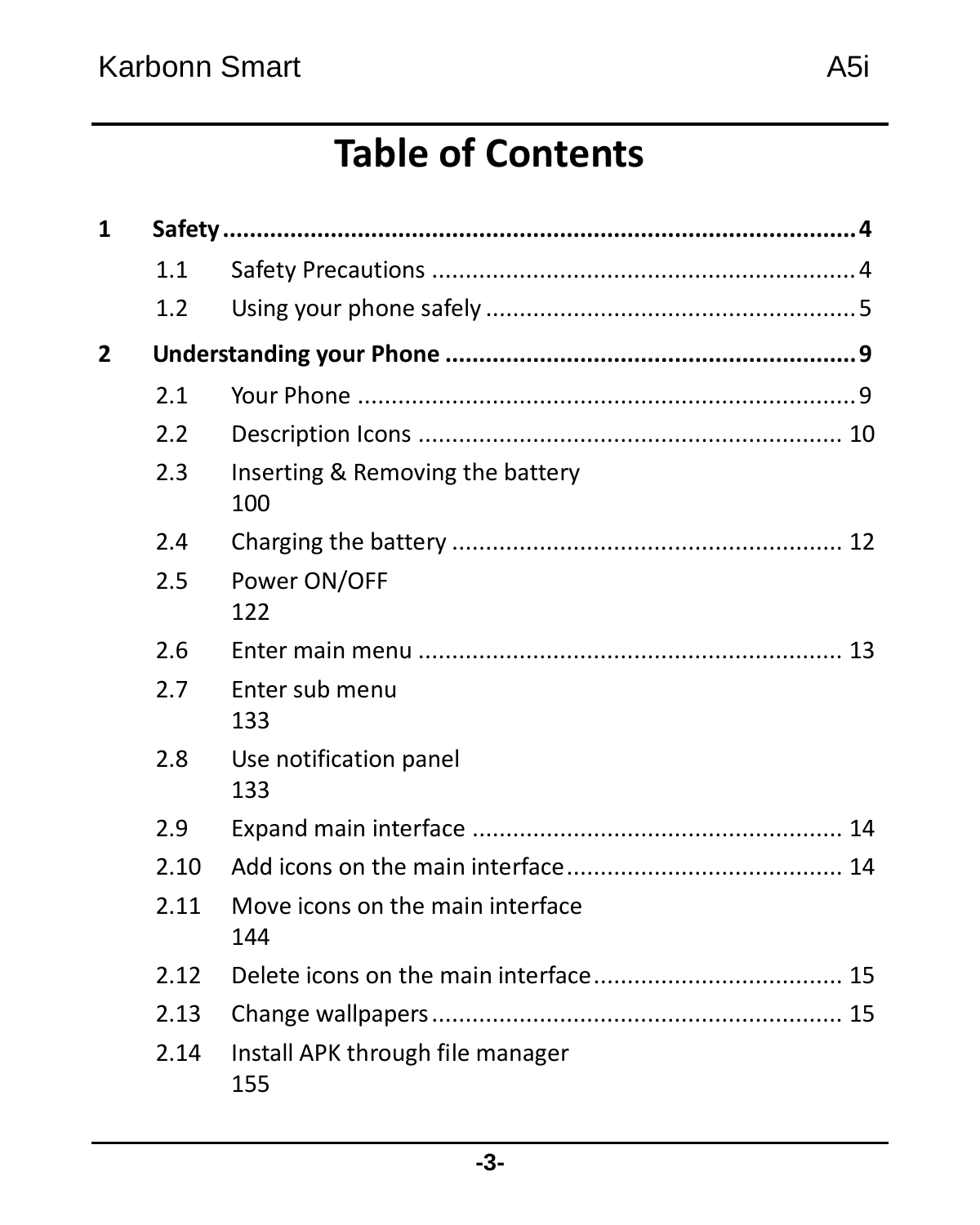- **3 [Using your Phone](#page-16-0) [166](#page-16-0)**
	- 3.1 [Main Menu & Its Functions](#page-16-1) [166](#page-16-1)
- **4 [Maintenance](#page-20-0) [200](#page-20-0)**
- **5 [Taking Care of your Device](#page-20-1) [200](#page-20-1)**

# <span id="page-3-0"></span>**Safety**

### <span id="page-3-1"></span>**1.1 Safety Precautions**

Please read through the following briefings carefully, and act in accordance with these rules, so as to prevent causing any danger or violating any law.

Your mobile phone has been designed to compile with applicable safety requirements for exposure to radio waves. The radio wave exposure guidelines employ a unit of measurement called Specific Absorption Rate (SAR). The recommended SAR limit for mobile handset is 1.6 W/Kg averaged over a 6 minutes period and taken over a volume containing a mass 1g of human tissue.

 The highest SAR value for this mobile phone model is 0.541W/Kg averaged over a 6 minutes period and taken over a volume containing a mass 1g of human tissue.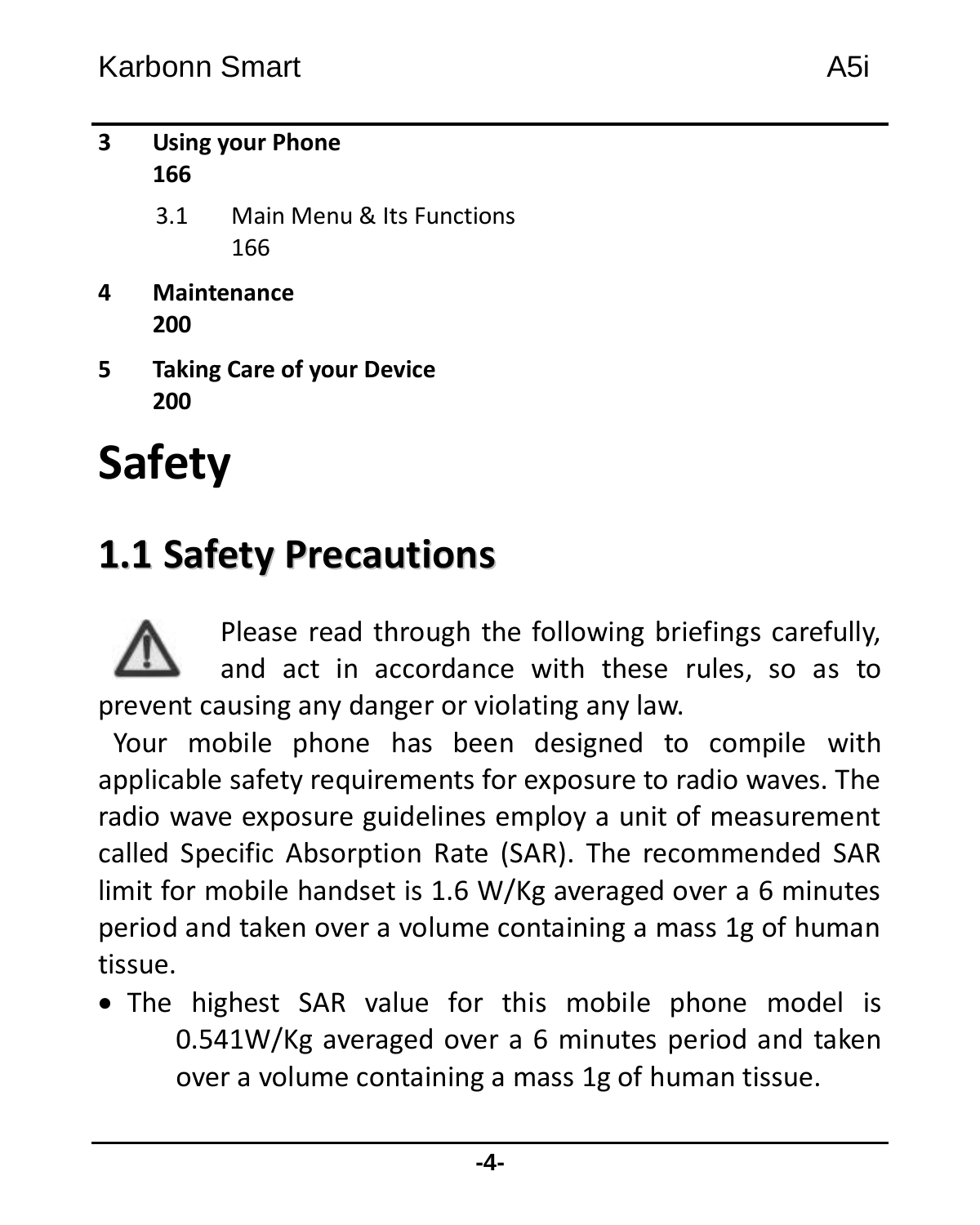- Use cell phone when the signal strength is good. Keep your calls short or instead use headset or send a text message. This advice applies especially to children, adolescents and pregnant women.
- If you are using a Bluetooth headset device, please make sure it has a low power emitter.

## <span id="page-4-0"></span>**1.2 Using your phone safely**



Using a phone while driving is illegal in many countries. Please follow local laws and drive safely at all times.



### **Near Sensitive Electronics**

Don't use your phone near sensitive electronic equipment – particularly medical devices such as pacemakers – as it could cause them to malfunction. It can also interfere with the operation of fire detectors and other automatic-control equipment.

For more information about how your phone affects pacemakers or other electronic equipment, please contact the manufacturer or your local distributor.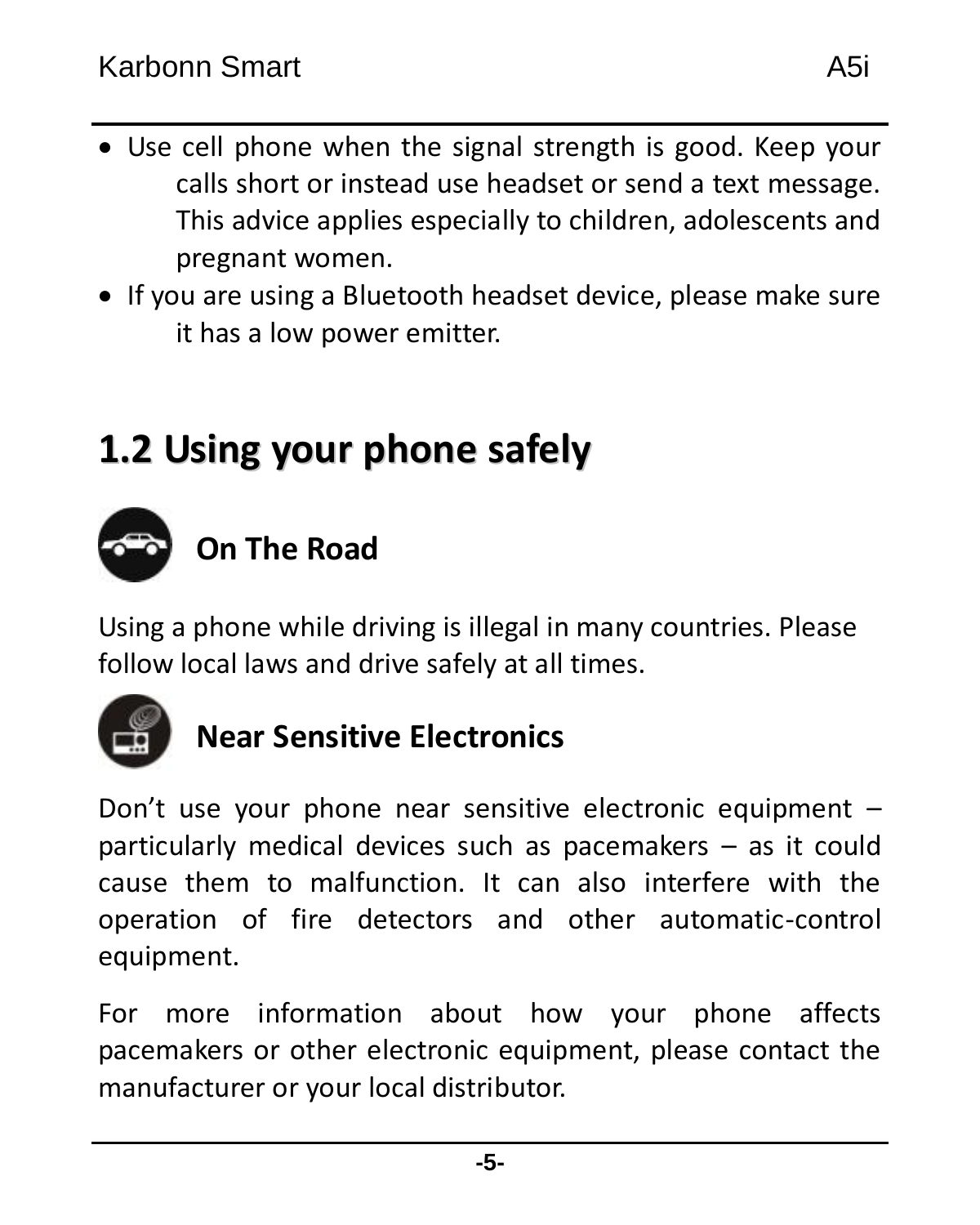Your phone may cause interference when used near TVs, radios or automated office equipment.



Your phone can cause interference with aircraft equipment. So it's essential you follow airline regulations. And if airline personnel ask you to switch off your phone, or disable its wireless functions, please do as they say.



### **In Hospital**

Your phone may interfere with the normal operation of medical equipment. Follow all hospital regulations and turn it off when you're asked to by posted warnings or medical staff.



### **At a Petrol Station**

Don't use your phone at petrol stations. In fact, it's always best to switch off whenever you're near fuels, chemicals or explosives.



Keep your phone away from water (or any other liquid). It's not a waterproof model.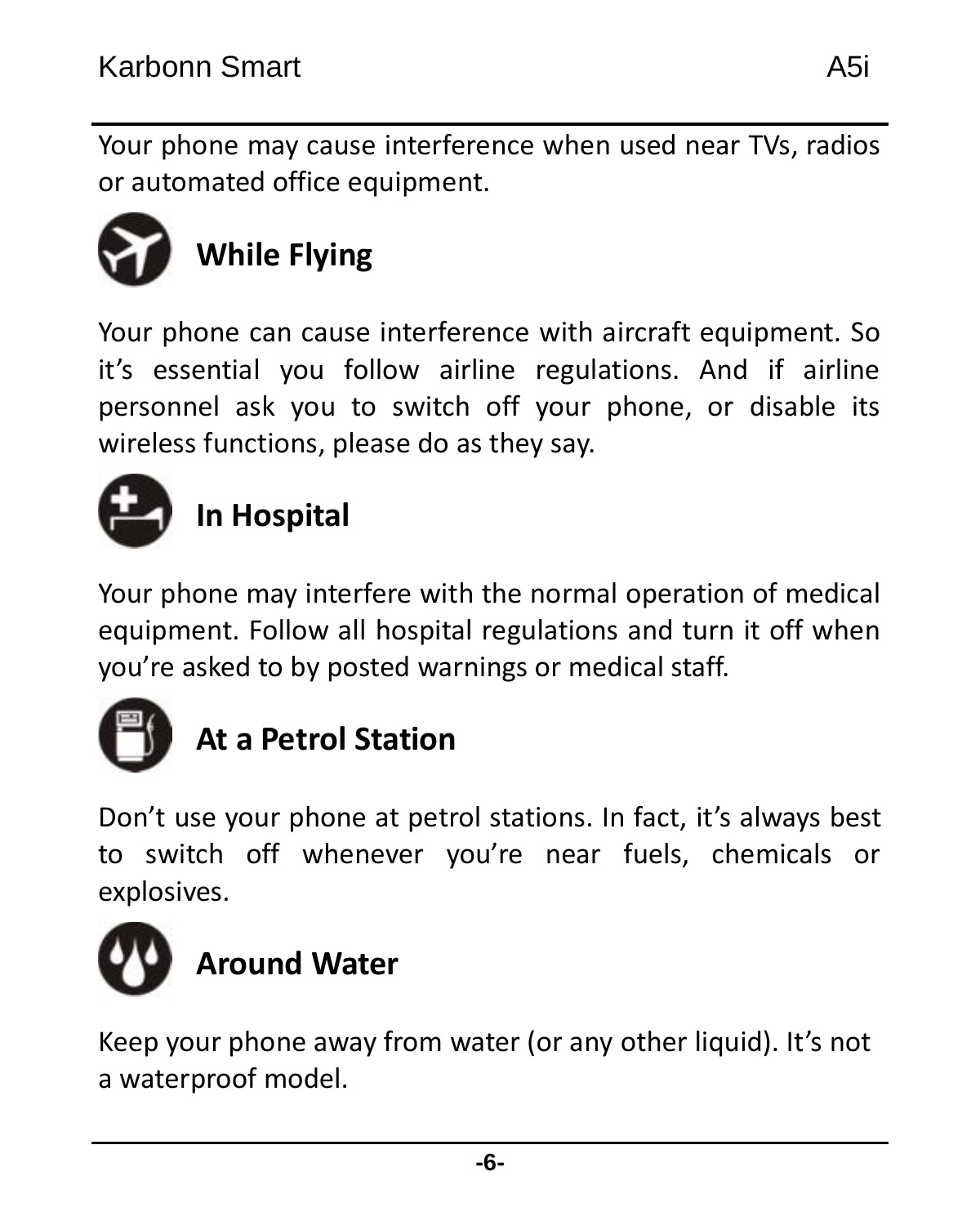# **Making Repairs**

Never take your phone apart. Please leave that to the professionals. Unauthorised repairs could break the terms of your warranty.



### **Broken Antenna**

Don't use your phone if the antenna is damaged, as it could cause injury.



### **Around Children**

Keep your mobile out of children's reach. It should never be used as a toy and it might not be good for their health.



### **Original Accessories**

Only use the original accessories supplied with your phone or those approved by the manufacturer. Using unapproved accessories may affect performance, make the warranty void, break national regulations on the use of mobile phones, or even cause injury.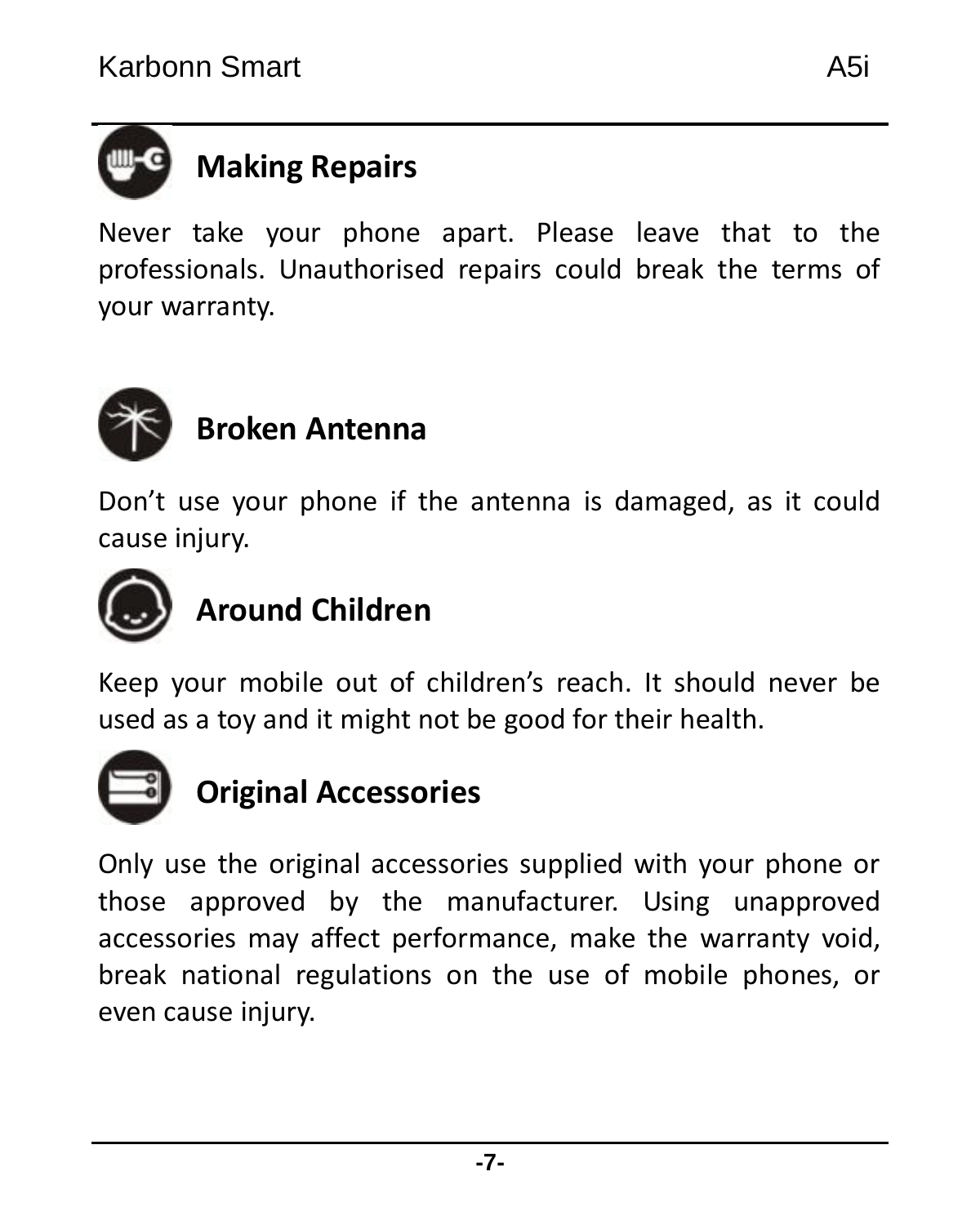

Turn off your phone in or near areas where explosive materials are used. Always obey local laws and turn off your phone when requested.



To make an emergency call your phone must be turned on and in an area where there's network coverage. Dial the national emergency number and press 'send'. Explain exactly where you are and don't hang up until help has arrived.



### **Working Temperature**

The working temperature for the phone is between 0 Degree and 40 Degree Celcius. Please don't use the phone outside the range. Using the phone under too high or too low temperature might cause problems.



At very high volume, prolonged listening to a mobile phone can damage your hearing.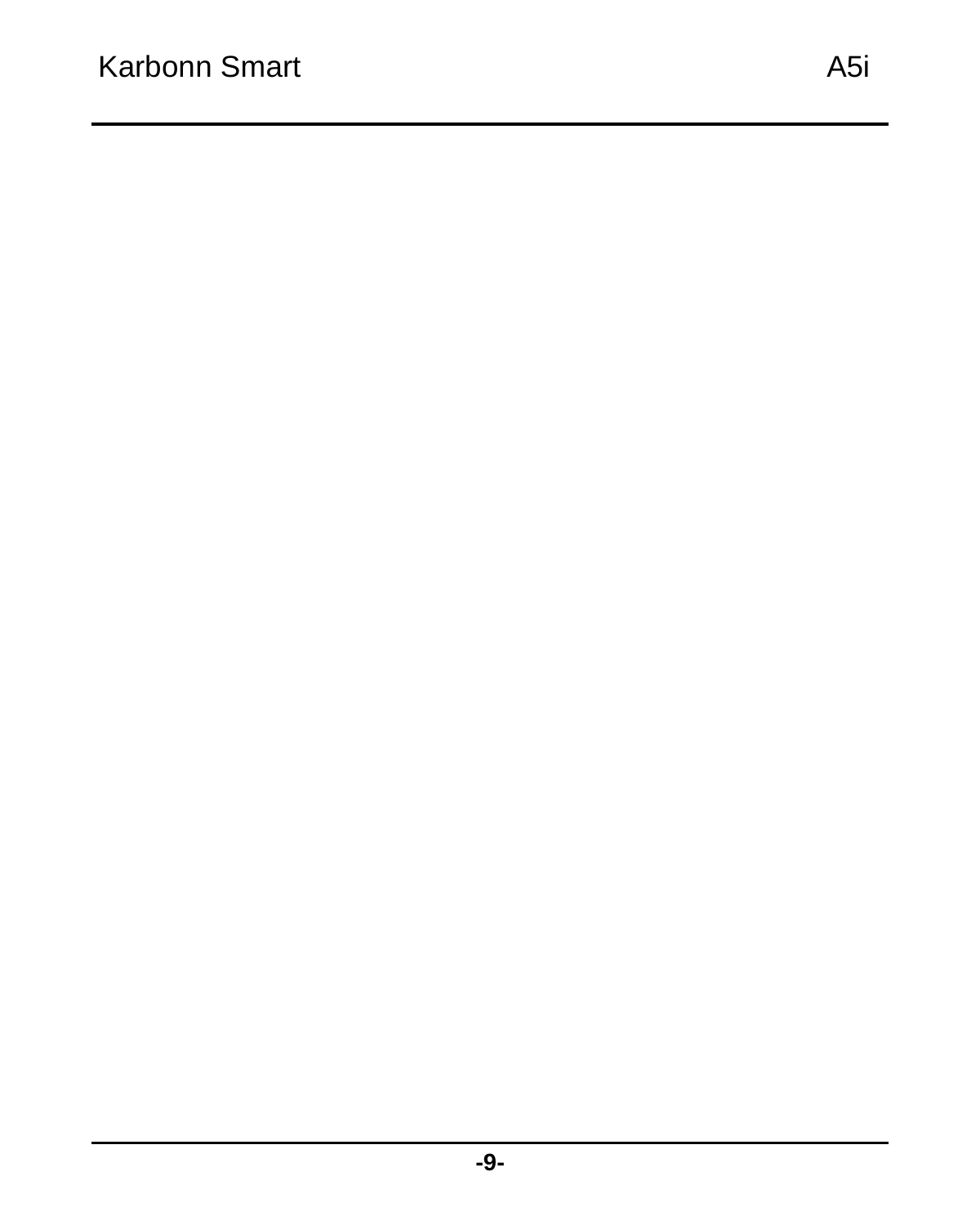### <span id="page-9-1"></span><span id="page-9-0"></span>**2.1 Your Phone**

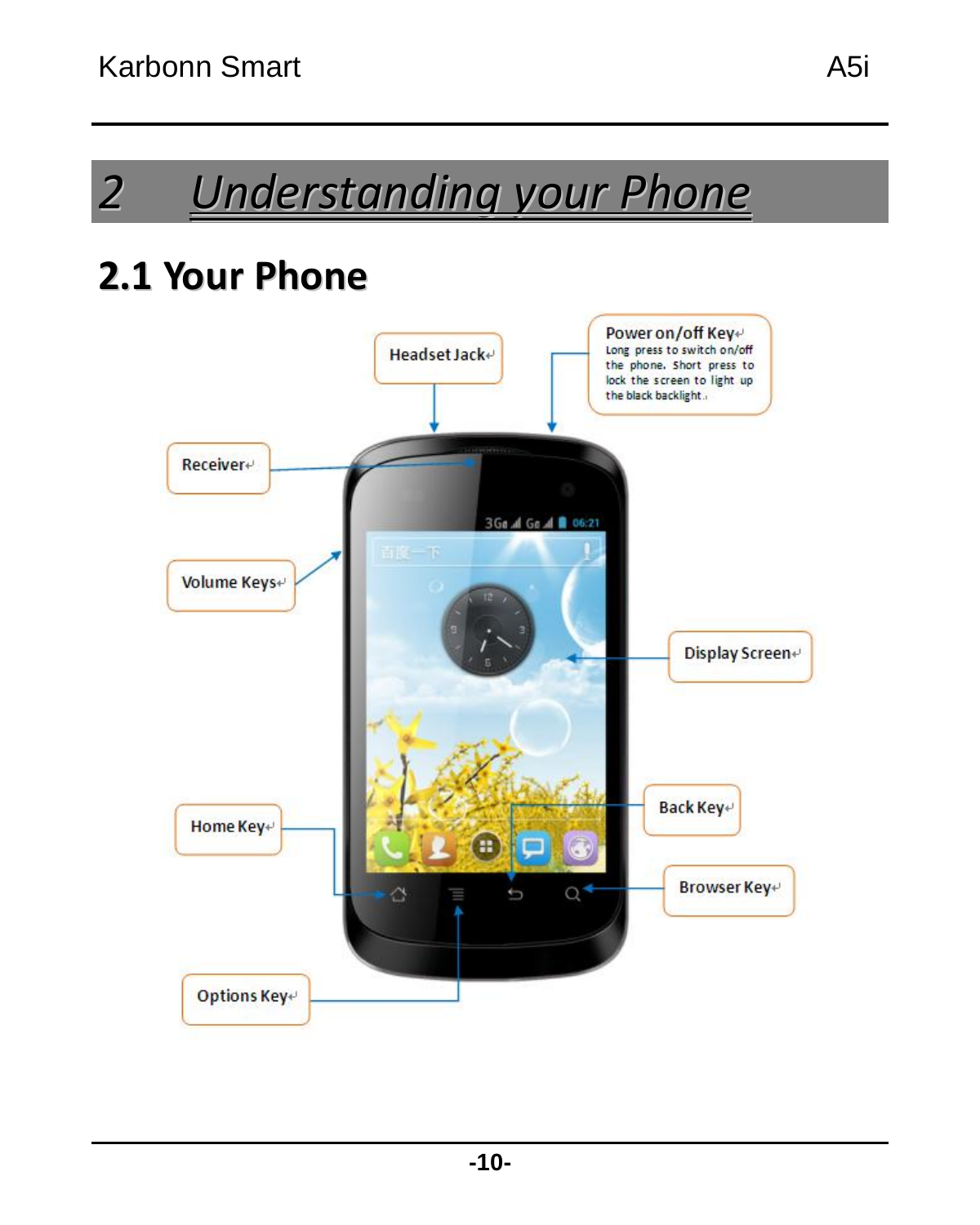<span id="page-10-0"></span>

| Icon | <b>Description</b>                            | Icon | <b>Description</b>                 |
|------|-----------------------------------------------|------|------------------------------------|
| ыU   | Shows the phone's<br>network signal strength. |      | Shows phone's battery<br>capacity. |
| 乴    | Speaker has been<br>activated.                | FI " | You have unread SMS.               |
| lay  | Call Forwarding                               | ᅇ    | You have unheard voice<br>mail.    |
| бñ   | Call on hold                                  |      | USB storage Turned on.             |
| G    | The ring type is set<br>on Vibration.         | 틳    | Edge network in use.               |
| ₽    | 3G network in use.                            | g    | 2G network in use.                 |
| ú    | You have missed calls.                        | Θ    | A clock alarm is active.           |
|      | In-coming call                                | ∗    | <b>Bluetooth ON</b>                |
|      | Flight Mode                                   |      |                                    |

### <span id="page-10-1"></span>**2.3 Inserting & Removing the battery**

#### Inserting the battery

1. Open the battery cover on the back of your phone.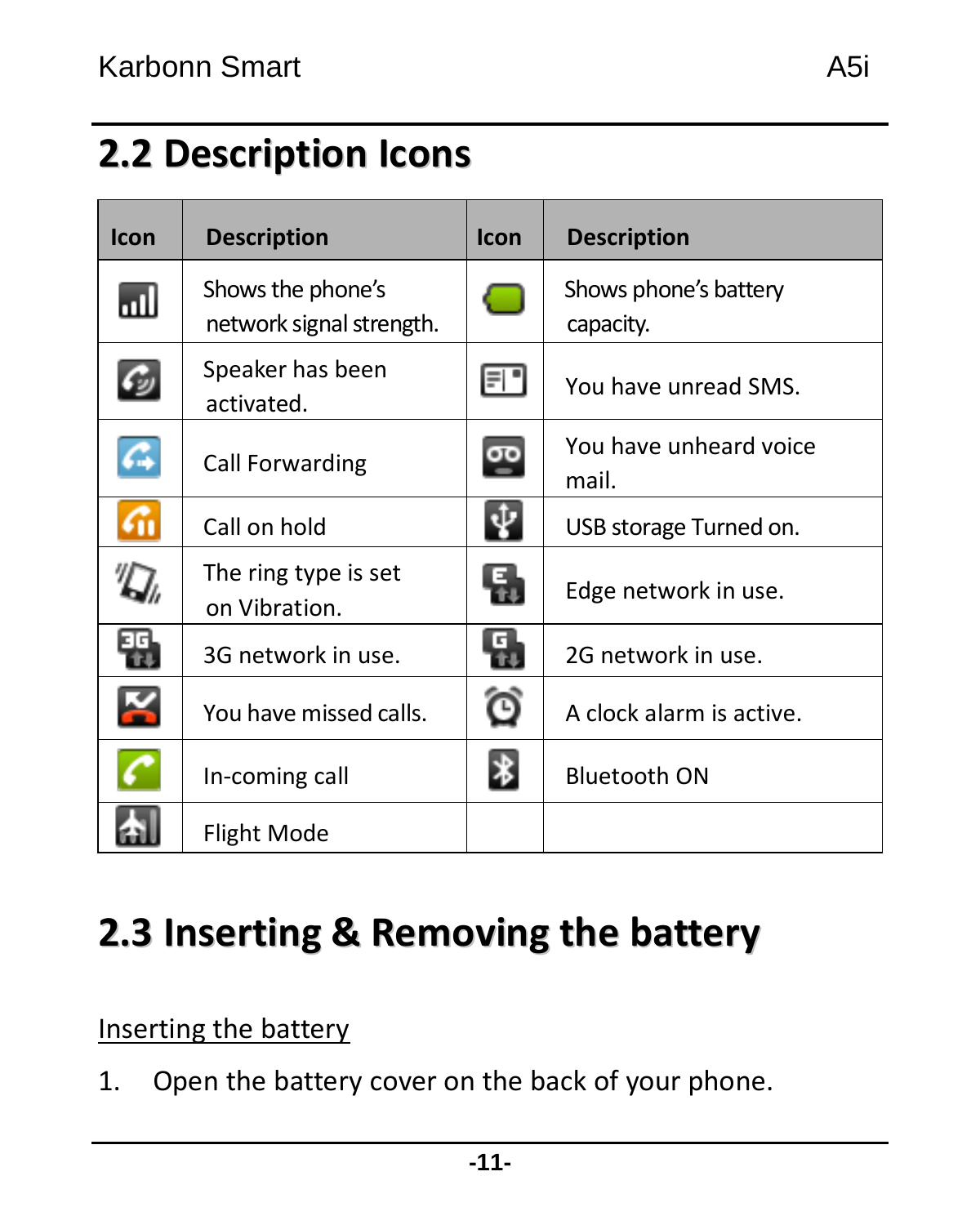- 2. Align the battery's contact points with those of the phone and gently press the battery down into place.
- 3. Replace the battery cover clicking it back into position.

Inserting the Battery



Closing the Back Cover

Removing the battery

- 1. Switch off your phone.
- 2. Open the battery cover.
- 3. Lift the battery up and out of your phone.

Open the Back Cover Removing the Battery



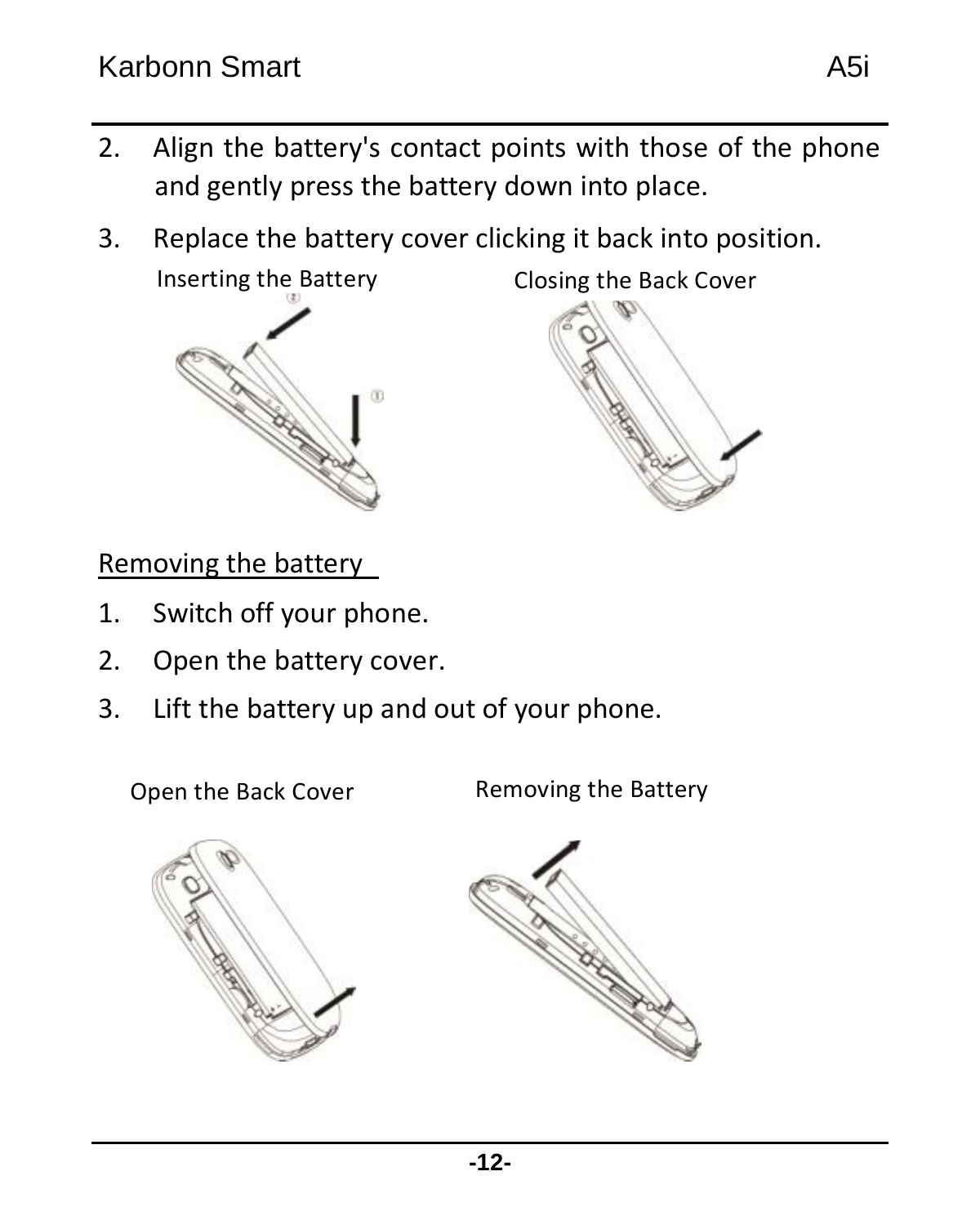<span id="page-12-0"></span>The rechargeable Li-ion battery that comes with your phone is ready to be used, but is not charged. It is easy to do & can be done in 3 simple steps below:

- 1. Connect the charger to your phone, and plug it into a socket.
- 2. The battery indicator in the corner of the screen will scroll to show you it's charging.
- 3. When fully charged, the battery indicator will stop scrolling.
- 4. Disconnect the charger from your mobile, and unplug.

### <span id="page-12-1"></span>**2.5 Power ON/OFF**

Long Press the power key to power-ON/OFF the phone.

When you turn your phone on, it'll automatically check the SIM and show the following information on screen:

- **Input phone lock code:** If you've set a lock code.
- **Input SIM1 PIN**: If you've set a PIN for your SIM1.
- **Input SIM2 PIN:** If you've set a PIN for your SIM2.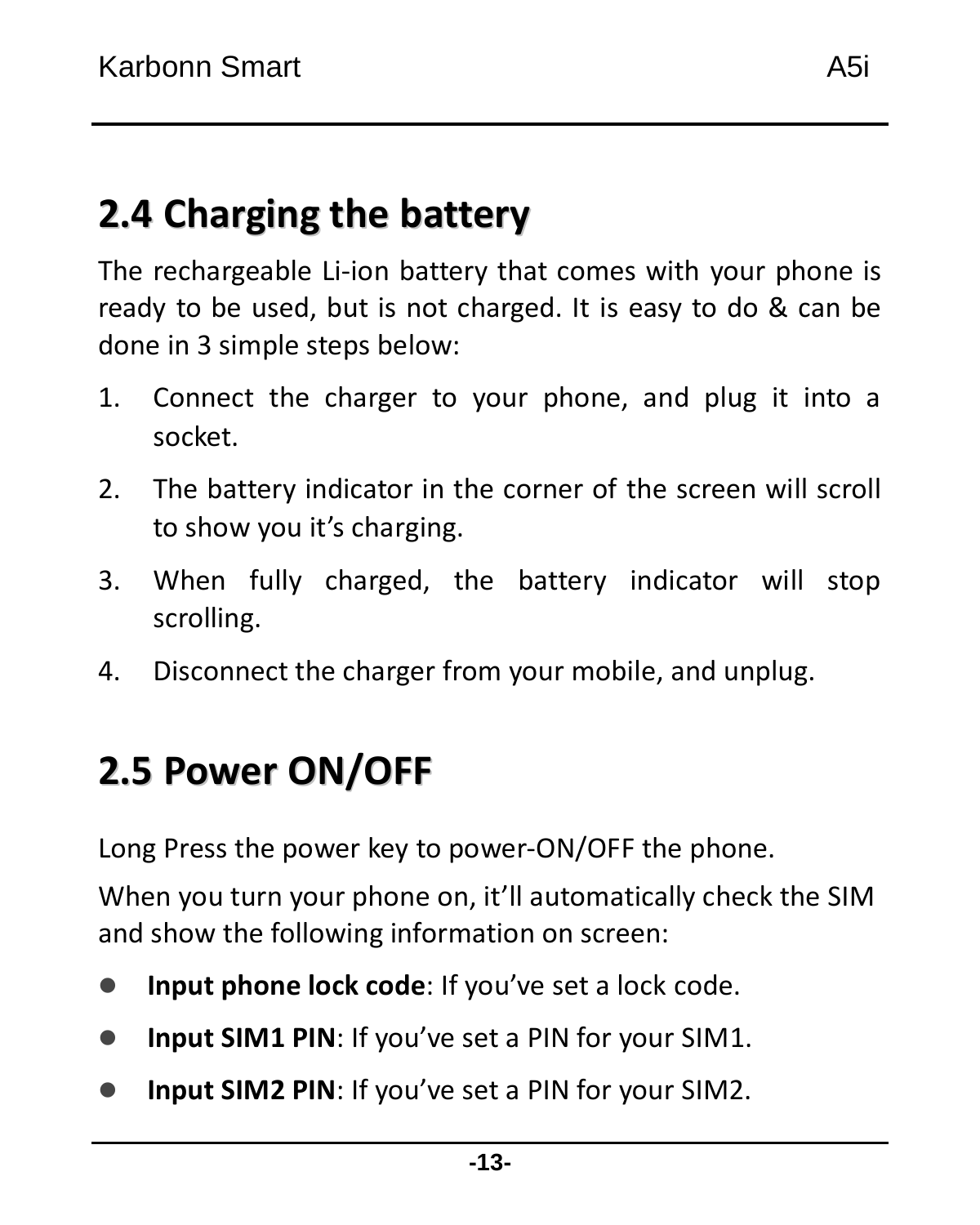#### **Note:**

*The PIN is supplied with your SIM. Please replace it with your own PIN code as soon as possible. Enter the wrong PIN three times, and your SIM will be locked. Then you'll need to contact your network service provider to ask for a PUK code to unlock it. It is applicable for both the SIMs if you are using 2 SIM Cards.* 

### <span id="page-13-0"></span>**2.6 Enter main menu**

In idle mode, press the Menu key to enter the main menu on the desktop and click the Home key to return.

### <span id="page-13-1"></span>**2.7 Enter sub menu**

Once at the main menu, click the icon to select the submenu, press **Back Key** to return to the previous menu, and press the **Home Screen** to return to the home screen.

## <span id="page-13-2"></span>**2.8 Use Notification panel**

As a new notification appears in the notification area, slide down in the area to view the contents of the notification.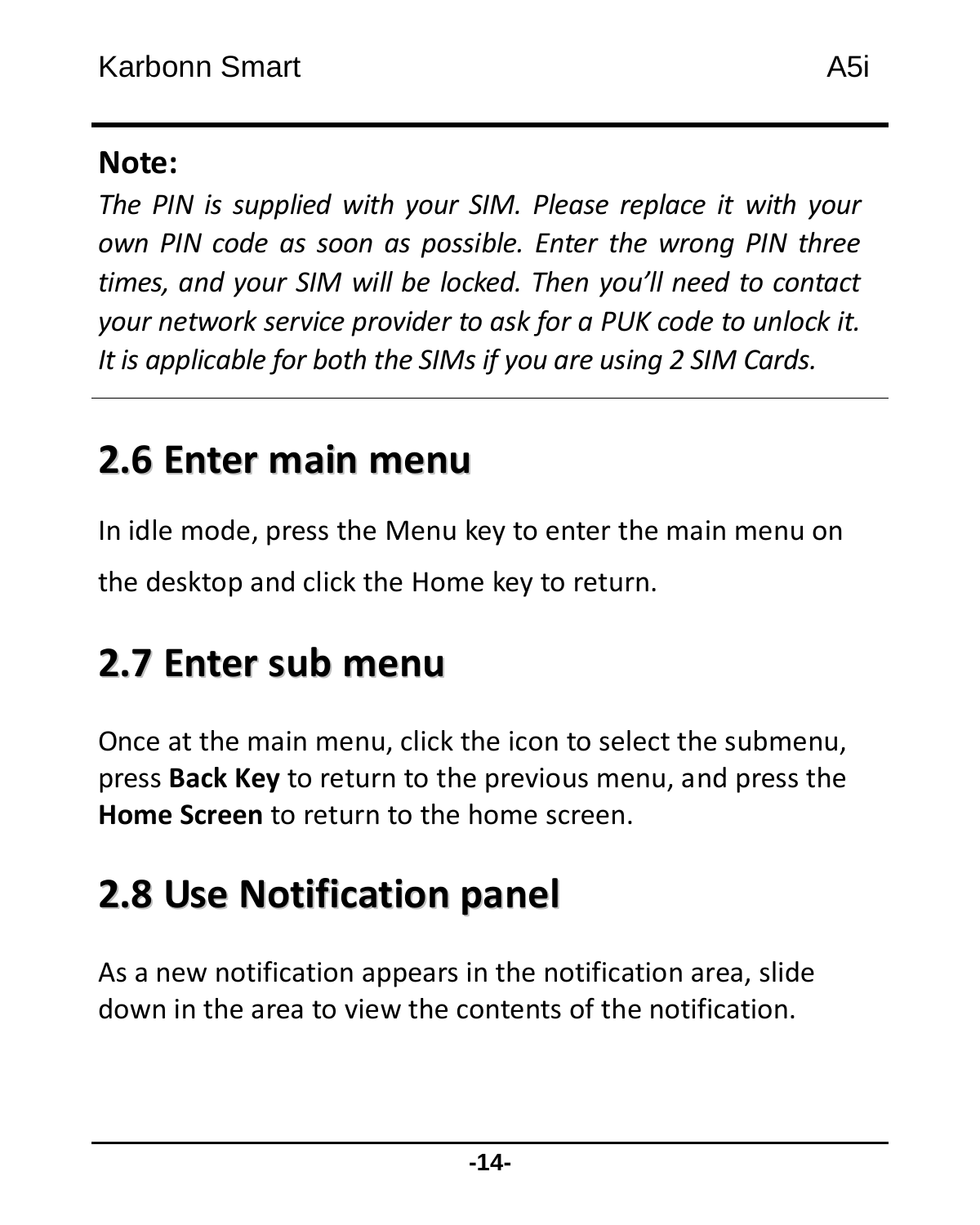### <span id="page-14-0"></span>**2.9 Expand main interface**

The main interface may extend and exceed the screen width to provide more space for newly added shortcuts and tools.

Slide your finger horizontally on the main interface to extend to the left or right area of the main interface.

### <span id="page-14-1"></span>**2.10 Add icons on the main interface**

Long press any empty space on the main interface to open "Add to Home screen". Select "Shortcuts", "Widgets", "Folders", etc to add.

You can also long press the icon on the main menu until it's enlarged and the mobile phone vibrates, and copies the icons in the main menu to the main interface.

### <span id="page-14-2"></span>**2.11 Move icons on the main interface**

- 1. Long press the icon on the main interface until it's enlarged and the mobile phone vibrates.
- 2. Drag the icon to the desired position and then release it.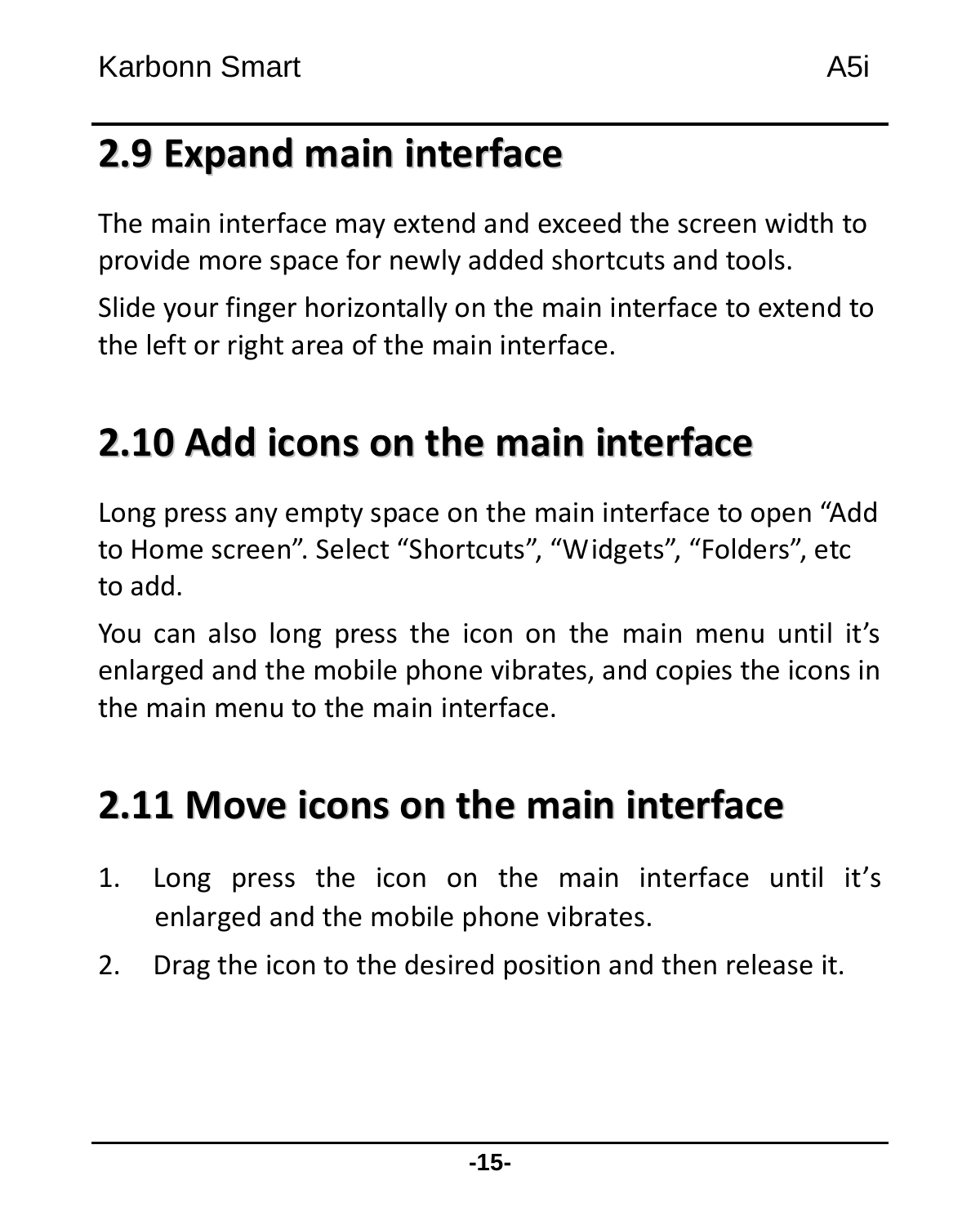### <span id="page-15-0"></span>**2.12 Delete icons on the main interface**

- 1. Long press the icon on the main interface until it's enlarged and the mobile phone vibrates.
- <span id="page-15-1"></span>2. Drag the icon into  $\Box$  to delete it.

### **2.13 Change wallpapers**

- 1. Long press "Touch screen" to open the menu.
- 2. Press "Wallpapers"  $\rightarrow$  "Gallery /Live wallpapers / "Wallpapers", and Select the wallpaper and press "Set wallpaper" to complete.

### <span id="page-15-2"></span>**2.14 Install APK through file manager**

APK is a packaging file format for th[e Android](http://en.wikipedia.org/wiki/Android_(mobile_device_platform)) mobil[e operating](http://en.wikipedia.org/wiki/Operating_system)  [system.](http://en.wikipedia.org/wiki/Operating_system)

- 1.Please copy the downloaded APK file into the SD card, and then insert the SD card into the terminal.
- 2. In idle mode, click Main Menu to enter the main menu.
- 3.Click "File Manager" to enter the directory of SD card.
- 4.Click APK file you wish to install & follow installation wizard.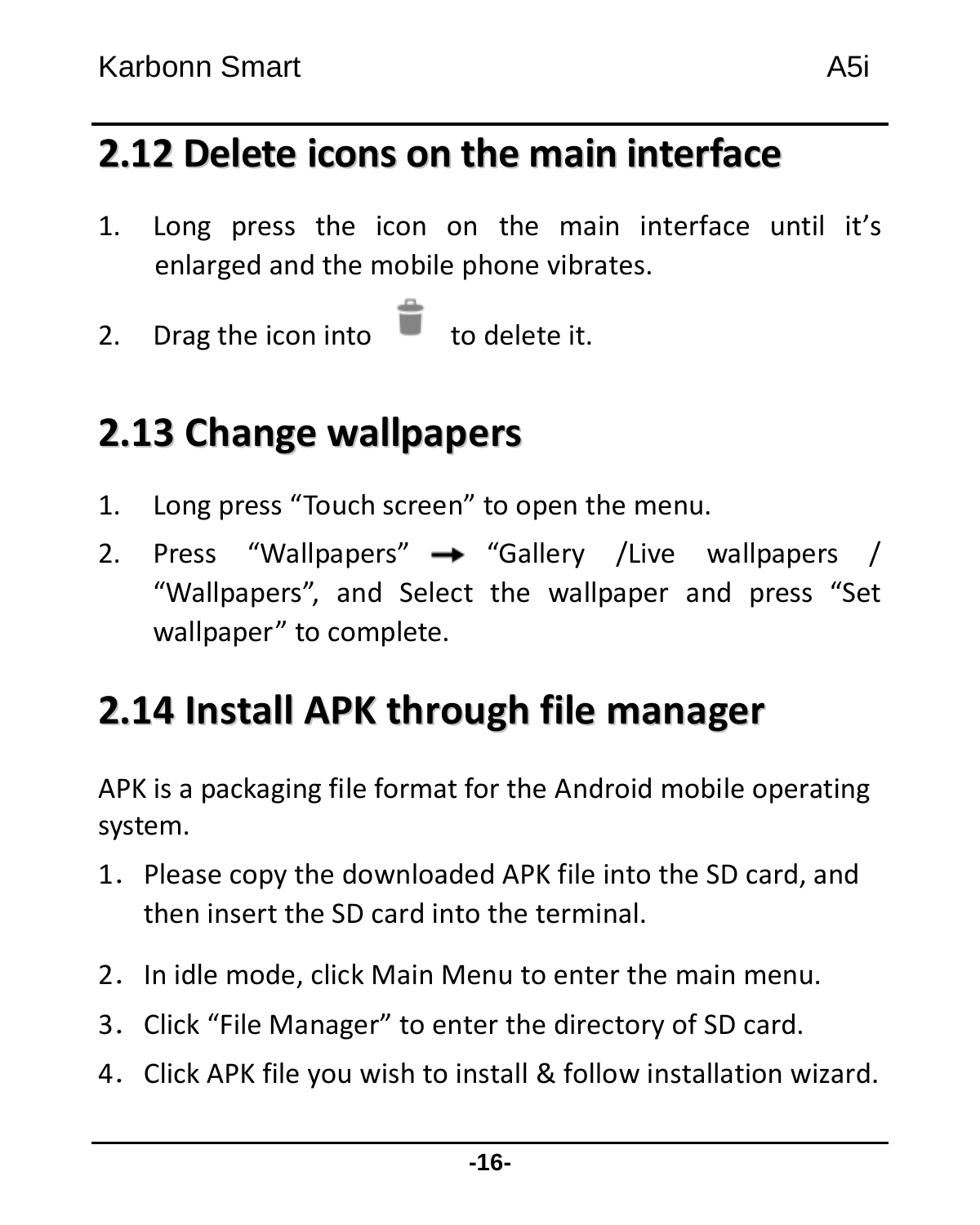### <span id="page-16-1"></span><span id="page-16-0"></span>**3.1 Main Menu & Its Functions**

Select  $\bigcirc$  to enter the main menu

Allows you to view a list of features available in your phone-

#### **1. Alarm**

Allows you to set the alarm from Clock.

#### **2. Browser**

Browse the search engine- default set as Google.

#### **3. Calculator**

Allows you to make tedious calculations quickly.

#### **4. Calendar**

View the calendar.

#### **5. Camera**

Allows you to click pictures anytime you want. Your A5\* has 3.0 Mega Pixel Camera which ensures you click good quality of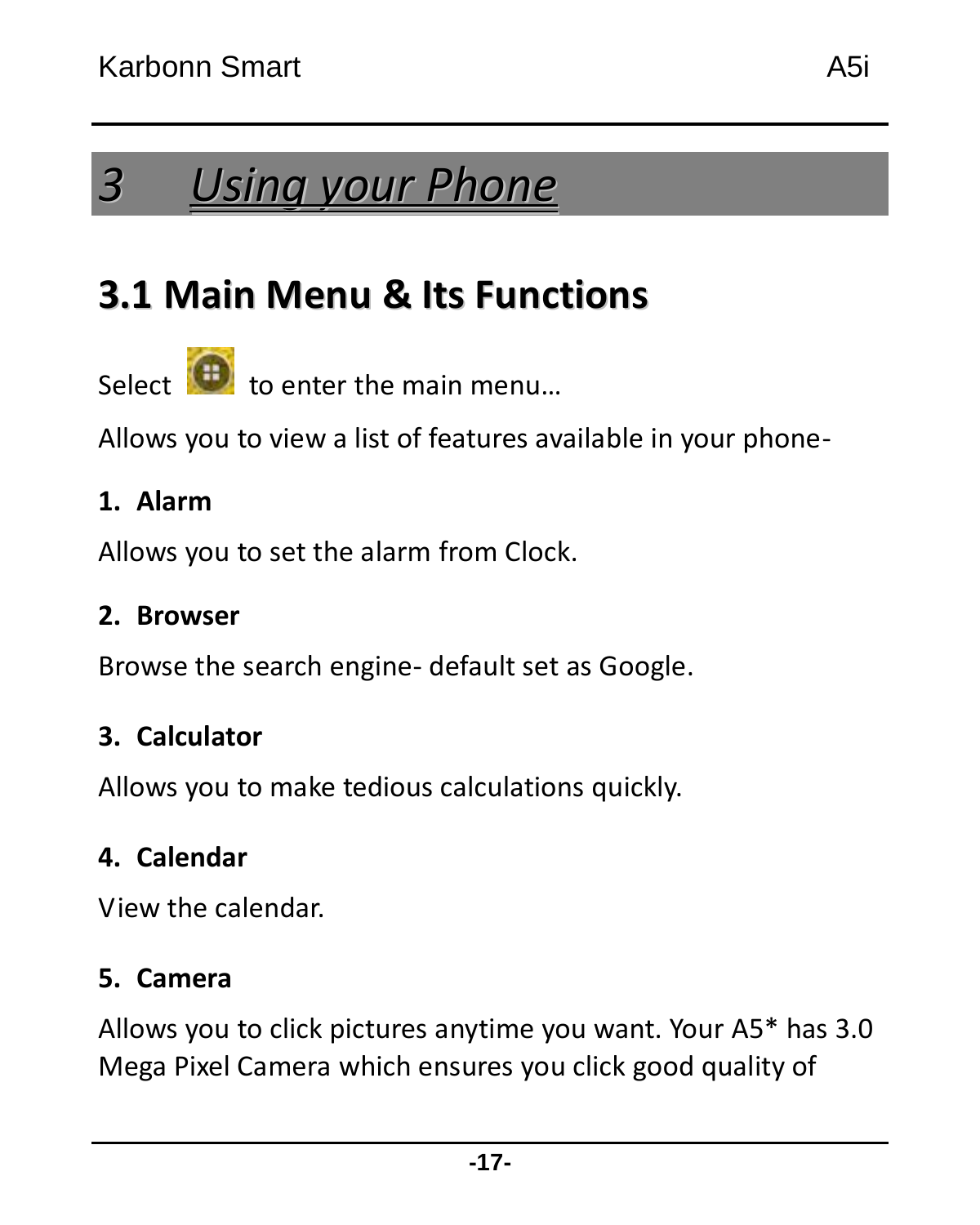pictures and stores them under the Gallery folder. In Camera, easily slide to Camcorder to record Video Files.

Note: You need to have SD card to store the Pictures & Videos.

#### **6. Contacts**

Contacts from your SIM can be downloaded into your phone by Emport / Export

Go to: Menu>contacts>Press Menu Display>Import/Export

#### **7. Email**

Allows you set up your POP/IMAP email accounts.

#### **8. Gallery**

Allows you to save & view photos & videos.

#### **9. Market**

Log in to your Gmail account to view all the applications & download from thousands of applications available under the Google Market.

#### **Note:**

*To use this app please connect to an internet connection.* 

*Menu> Settings> Wireless & Networks>Mobile Networks>Data Enable.*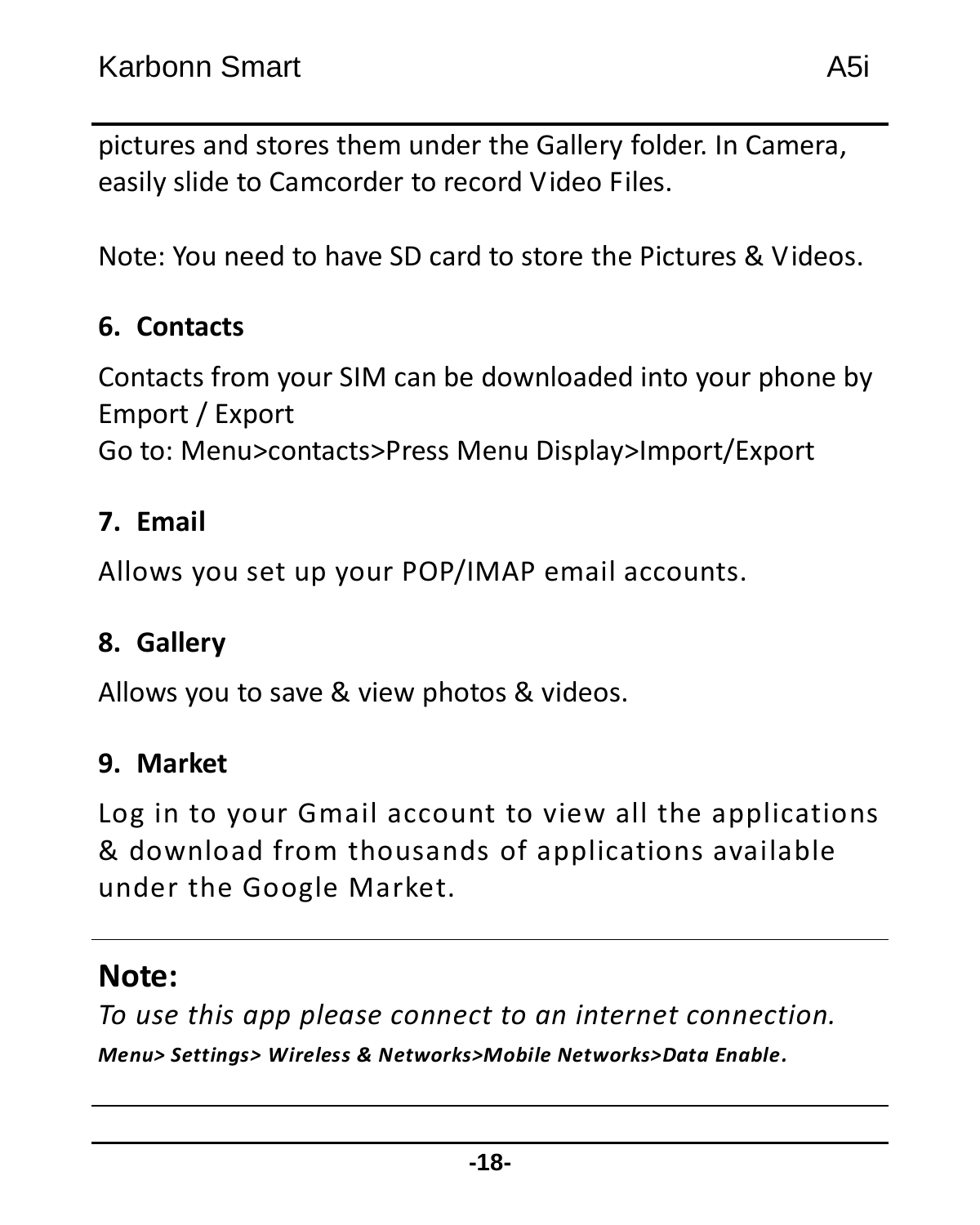#### **10. Messaging**

Allows you to view messages sent & received as a thread.

#### **11. Music**

View the list of songs available in your phone. View the artists, albums, playlists & more.

#### **12. File Manager**

You could install the files in APK format.

#### **13. Settings**

Modify settings under the following-

- **Dual SIM Settings**
- Wireless & networks
- **Call settings**
- **Sound & Display**
- **Location & security**

Go to: Menu>Settings>Location & Security >Use wireless Network/Use gps satellites

Note: "Use wireless network" by default is "Off". You need to change it to "On" when using the lattitude application.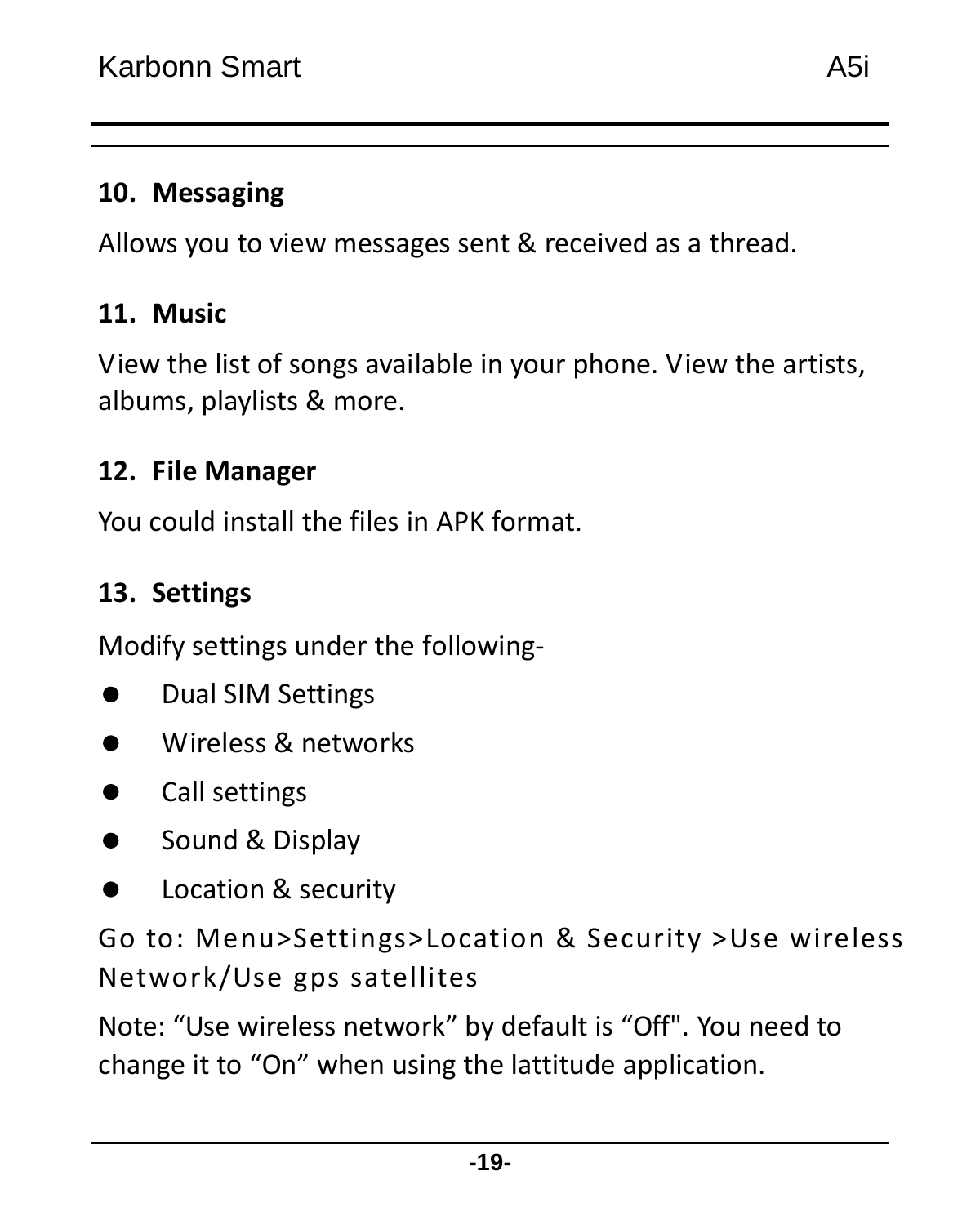- **•** Applications
- **Accounts & sync**
- **•** Privacy
- **SD card & storage**
- **Accessibility**
- **Date & time**
- About phone

#### **14. SIM Toolkit**

This service is provided by the operator. It provides many types of personalized message services.

#### **15. Sound Recorder**

Records sound.

#### **16. FM Radio**

Long press FM-1 tab to do Auto search and save the searched channel list. Also you can manually add current frequency on a channel by long pressing "+" icon.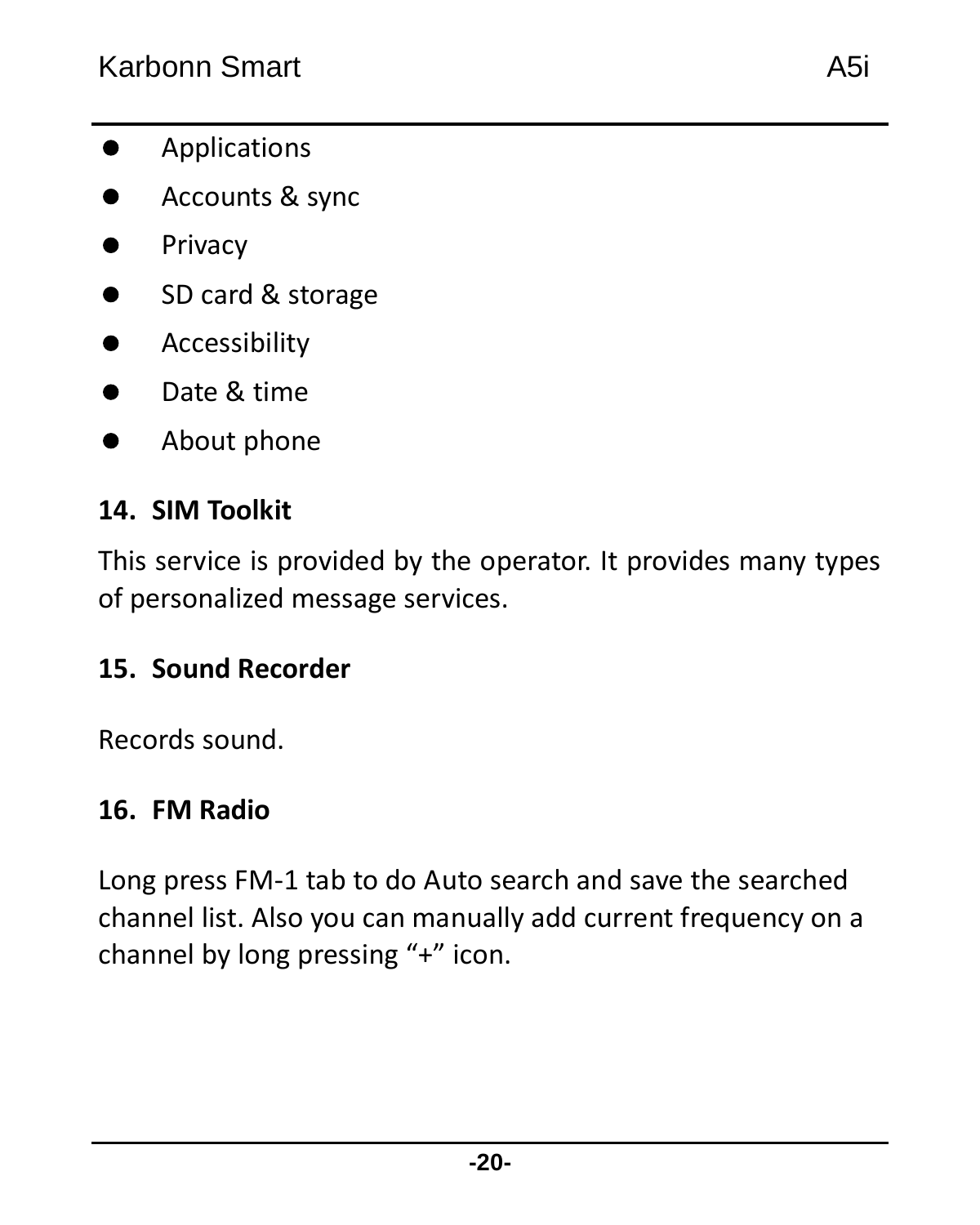# <span id="page-20-0"></span>*4 Maintenance*

Use a dry soft cloth to wipe general dirt.

Do not use a hard cloth, benzene or thinner to wipe the phone, otherwise, the surface of the phone will be scratched or could even result in the fading of colour.

# <span id="page-20-1"></span>*5 Taking Care of your Device*

Your device is a product of superior design and craftsmanship and should be handled with care. The following suggestions will help you protect your phone:

- Always keep the small parts of the phone away from children.
- Keep the device dry. Precipitation, humidity, and all types of liquids or moisture can contain minerals that will rust electronic circuits. If your device does get wet, remove the battery, and allow the device to dry completely before replacing it.